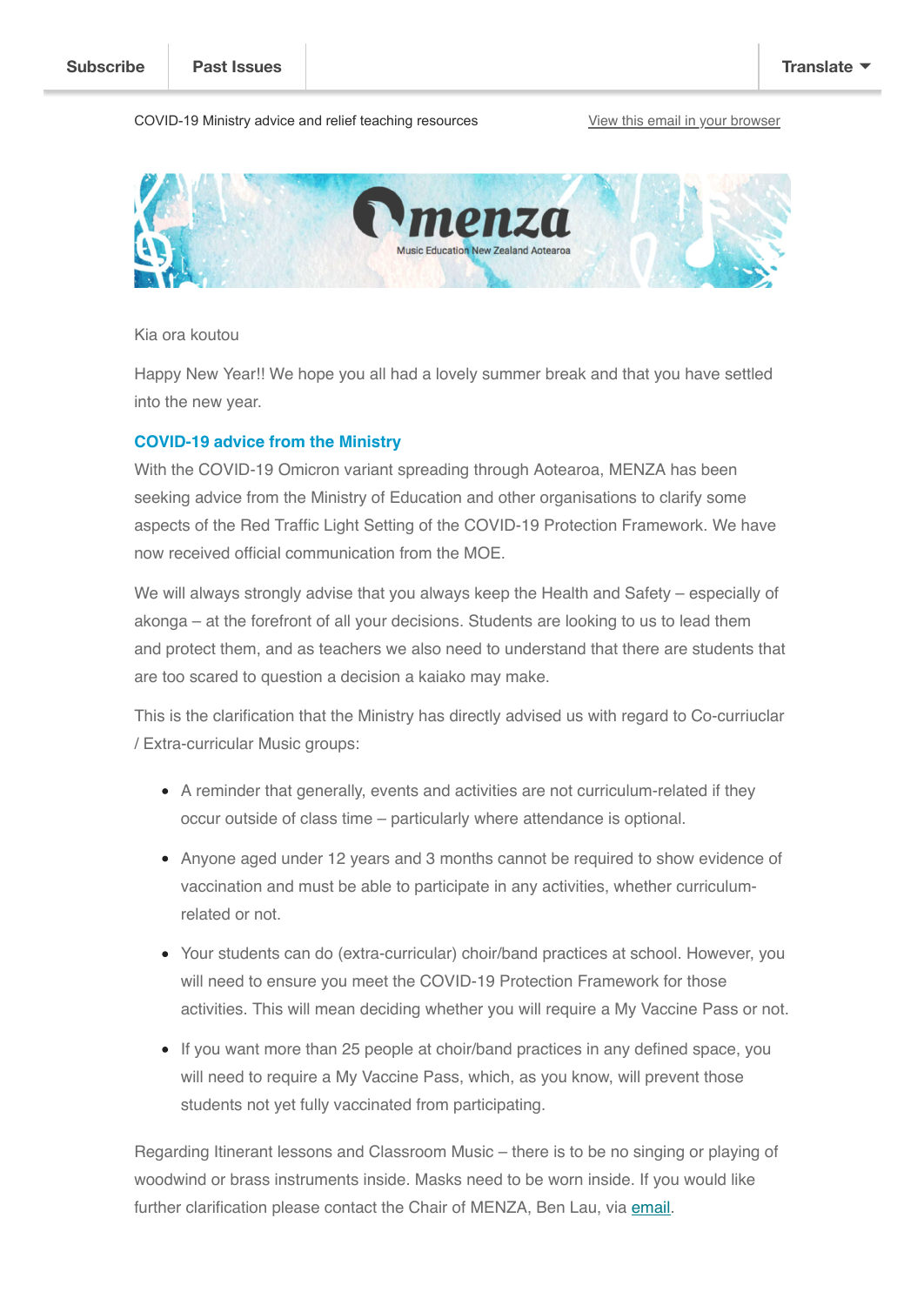we need to go into self-isolation, or if we have someone in our households that requires us to stay at home. Although mainly secondary-focussed, some of these resources may also be appropriate for primary school with some modifications.

MENZA has provided a space for music teachers to share resources to help each other if

The [Music Resources folder](https://drive.google.com/drive/folders/1SlbrQxU_E-7s1hPkU2HEgGU5H1wWb8xT) contains resources created by the MENZA Board - some of these were created during the previous nga rahui by other nga kaiako. Please feel free to help yourself, make a copy and modify them as you please for your akonga.

### [Music Resources](https://drive.google.com/drive/folders/1SlbrQxU_E-7s1hPkU2HEgGU5H1wWb8xT)

MENZA has also created another folder where teachers can Drag and Drop Resources (Google sign-in required). Please make sure your resources are "view only" (so others cannot modify the original) and if others would like to share them, please make a copy.

### **[Drag and Drop Resources](https://drive.google.com/drive/folders/1Z5Eu41eR5gs6oezP9HbJwJUcc89V8K0k)**

Finally, in the past week, MENZA has also been working hard to create a Strategic Plan for the next three to five years. We had a very productive three days thinking about our vision and strategy. Thank you to all our members for giving feedback through the Google Form at the end of last year - this was very helpful. We'll share more information about our goals and the direction of MENZA in the near future.

Ngā mihi nui

Ben Lau **Chair MENZA** *Mātauranga a Puoro o Aotearoa*



# **ISME World Conference News**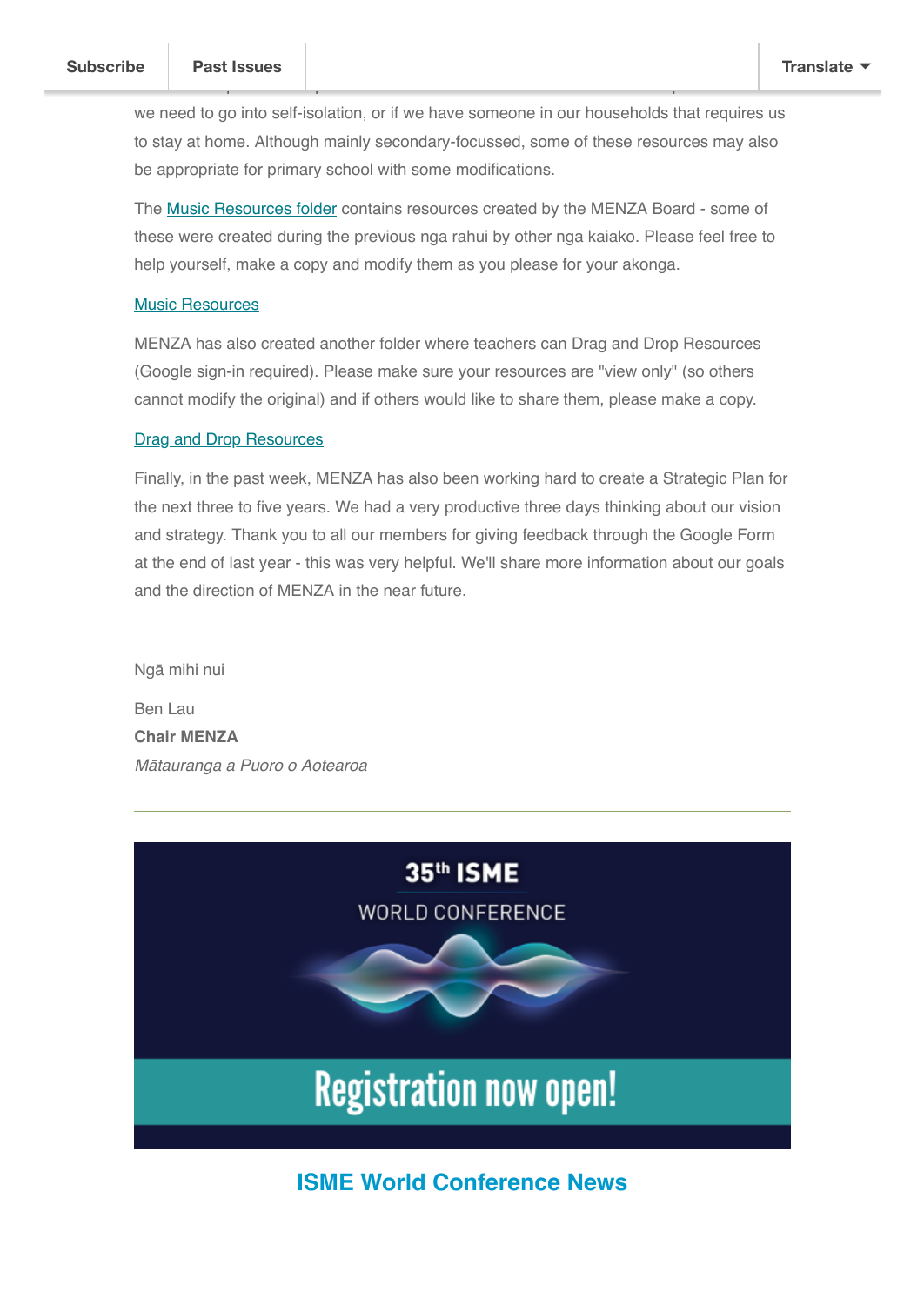### *The [35th ISME World C](https://us10.campaign-archive.com/home/?u=73fe2da9ea28d1d53d2edfa37&id=c592d18b77)onference is in Brisbane, Australia from 17-22 July 2022***. [Subscribe](http://eepurl.com/bgtq9H) Past Issues [Translate](javascript:;)**

ISME normally offers conference awards to help finance the costs of travel and accommodation for those who wouldn't otherwise been able to afford to attend. For the [virtual conference](https://ismeworldconference.org/virtual-conference/) this has been changed to offer free registration for selected first time attendees, students and members from Low Purchasing Power Parity countries. These conference awards must be applied for separately and *before* registration.

More information and the online application form can be found [here](https://isme.us4.list-manage.com/track/click?u=d1abbe410830fdafc52618f35&id=c37a050ed3&e=4920fa6ec2).

### **Presenters**

If you have been invited to present, then you need to **accept by registering**. Please ensure you register for the conference using the **same email address** used to make your submission. This will automatically link your registration with your submission.

## **Non-presenting delegates**

If you plan to attend but aren't presenting, then you need to go [here.](https://isme.us4.list-manage.com/track/click?u=d1abbe410830fdafc52618f35&id=a729879271&e=4920fa6ec2) You will be asked to verify you are a current member and then you can register.

## **Pricing**

There are two *categories of pricing*. Residents in High Purchasing Power Parity countries pay the Category A prices. Those in Low Purchasing Power Parity countries pay the lower Category B prices. This reflects ISME's own membership pricing structure. There are also reduced prices in both categories for students.

Any questions about registration contact **[Kylie Leong](mailto:program@ismeworldconference.org?subject=Registration%20question%20for%20ISME%20World%20Conference).** Any questions about ISME membership contact **Annette Pearce**.



# **MENZA Online Conference -**